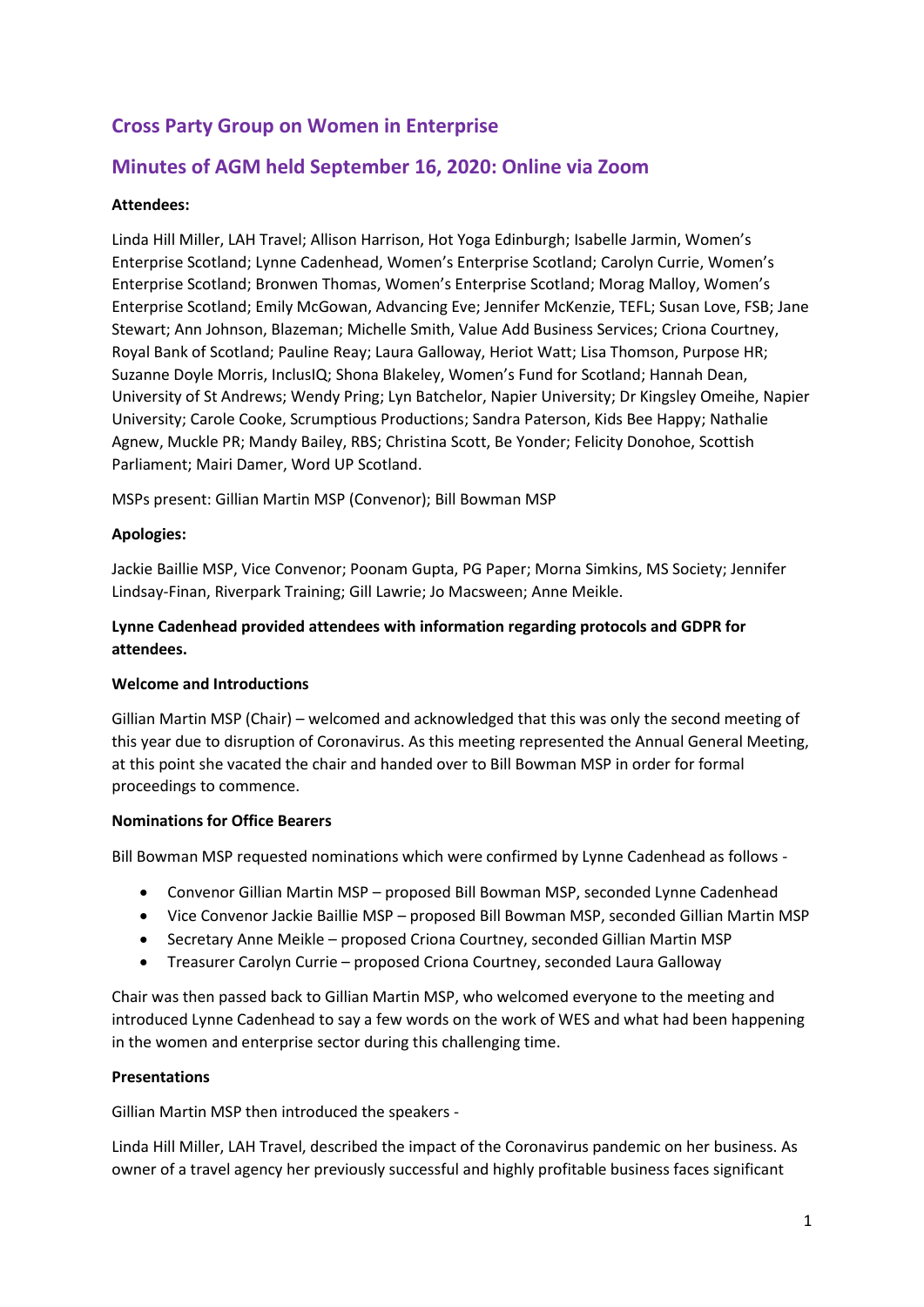debt without support through the existing Government routes. Issues include being unable to furlough staff whilst working to repatriate customers when countries locked down, cancellation of travel plans which required refunding and then further issues of cancellation and repatriation when quarantine has been imposed at short notice on specific countries (including blanket whole-country quarantines when only certain areas are affected, as occurred with Spain), all of which have had a direct impact. Whilst she has been able to take advantage of a Bounce Back Loan, she stresses that this is debt, not support. Insurances – including very specific travel industry insurance – has not covered any of these issues.

Allison Harrison – described her three year old business which is located at the heart of the financial district in Edinburgh city – an area where six months later, staff at neighbouring businesses who would previously take advantage of local yoga services - are still working remotely. The business provides work to 8 self-employed teachers. Despite an immediate pivot to online delivery the business was declined a pivoting business grant and an appeal turned down.

Finally, being able to reopen the business doors at the end of August, although the business currently records a decline in income of 55%. She thanked Women's Enterprise Scotland and the Women's Business Centre for support during this time. She pointed to template response from local MSP although more supportive response from MP.

She pointed to the benefits of yoga for fitness and mental health, and to the fact that other countries have recognised yoga businesses and created exceptions in restrictions in order for them to return to business sooner. She pointed to the fact that the fitness sector – which employs 6000 people - is perceived as less essential and yet Scottish Government has recognised importance of mental health and commissioned a report on the subject.

#### **Discussion**

Gillian Martin then invited questions and comment from attendees:

Ann Johnson described issues of running a company and noted that the impact of COVID on businesses had similarity with impact of downturn of oil and gas industries on businesses in north east. She observed that larger companies faced particular issues. She commented on the knock-on impact on jobs especially being able to support apprenticeships.

Lisa Thomson noted the significant dependency on schools and childcare remaining open for women to continue to work and described the impact on her business despite HR services being much in demand during the course of the pandemic.

Susan Love commented that businesses need a support plan for the next 6 months, that businesses are despairing now and although there is a time for initiatives such as job schemes businesses need support until that has an effect. There are lots of sectors running out of road – small businesses exist in more niche areas.

Gillian Martin encouraged all to make sure local representatives are informed of their issues.

Suzanne Doyle Morris commented that FSB stated a figure of 53% confident about businesses recovering. Over time this may diminish and points to similar statistics in the US which have declined over time.

Linda Hill Miller pointed to ripple effect – if people don't travel then other, local, services also suffer for example, dog kennels, beauty services etc.